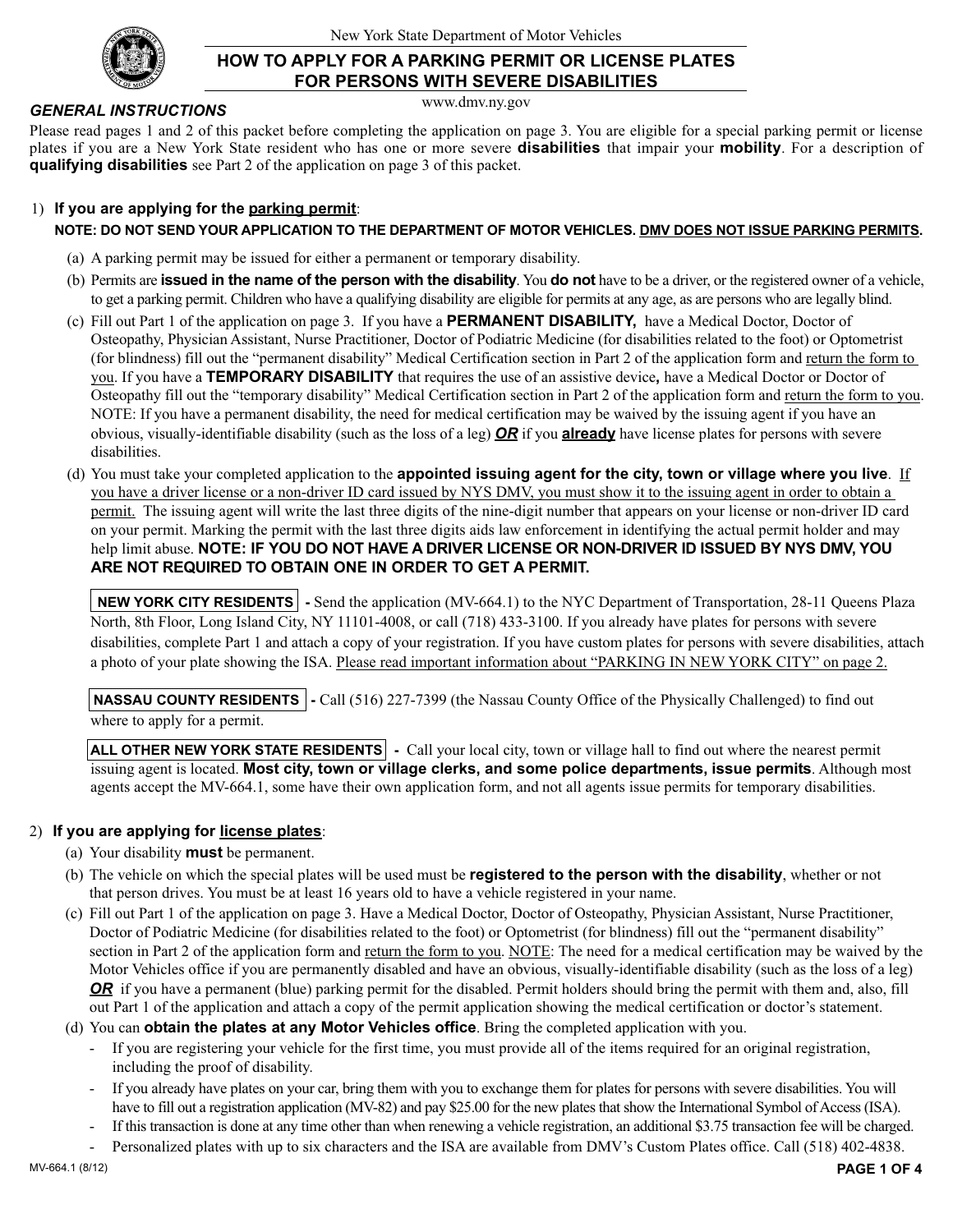### **USING LICENSE PLATES AND PARKING PERMITS**

- <sup>u</sup> The plates and permits may be used to park in reserved parking spaces **only when the person with the disability is driving or riding in the vehicle**. People who are not disabled cannot use your parking permit and/or plates to park in a reserved space. Persons parking illegally in these spaces violate Section 1203-c(4) of the NYS Vehicle and Traffic Law and can be fined \$50 to \$75 for a first offense, and \$75 to \$150 for a second offense within two years. Municipalities can impose higher fines. Any person who abuses or misuses any parking permit or license plates for the disabled may have them revoked.
- Parking permits should be hung from the rear-view mirror when parked, but should be removed from the mirror when driving.
- <sup>u</sup> Generally, the plates and permits are valid everywhere in New York State where parking spaces are reserved for persons with disabilities. However, use of the plates or permit does not exempt you from state or local parking regulations or fees or the requirement to obtain permission to park in a designated area. They are also valid in most other states, territories and foreign countries. If you are traveling outside of New York, check with the police or Motor Vehicles agency where you are traveling, to be sure your permit or plate will be accepted.
- <sup>u</sup> Parking spaces reserved for people with disabilities must be marked with conspicuous and permanently installed abovegrade signs displaying the wheelchair symbol. These signs are positioned at a height of five to seven feet above the parking space surface. Designation of reserved spaces may include the use of blue painted lines or markings. **Do not park in the striped access aisle next to spaces reserved for people with disabilities** even if you have a permit or plates. Access aisles provide room for people with wheelchairs and other specially equipped vehicles to transfer safely to and from their vehicles.
- $\bullet$  Localities designate parking spaces for persons with disabilities by local law or ordinance. If you have a question about parking for the disabled on a particular street, find out if it is a county, city, town, village or state road, and contact the authorities responsible for maintaining the road. If you have a question about reserved parking at any facility with off-street parking, contact the facility manager or the local building inspector.

## **PARKING IN NEW YORK CITY**

New York City does not set aside reserved spaces on its streets for persons with disabilities. Reserved **parking spaces are only available off-street**, in parking lots for shopping centers/malls, office/apartment buildings and college campuses. You can use the state plates and permits to park in designated spaces in those off-street lots.

The NYC Department of Transportation also issues a City permit (a rectangular dashboard permit) that allows persons with severe disabilities to park at most curbsides on NYC streets. The New York City parking permit is not valid outside of NYC. To obtain an application for a NYC permit, call (718) 433-3100 or visit the NYC Department of Transportation website: www.nyc.gov/dot

## <sup>u</sup> **METERED PARKING WAIVERS**

If you have a certain severe disability that limits your ability to access or put payment into a parking meter, in addition to a mobility-related disability, you may be eligible for a metered parking waiver. The metered parking waiver allows the holder to park in a metered parking space in any city, town or village of New York State without paying the fee. For more information, see forms MV-664.1MP (Application for a Metered Parking Waiver for Persons with Severe Disabilities) and MV-664.2MP (Metered Parking Waiver Information). These forms are available through your local issuing agent and are also available at the DMV website: www.dmv.ny.gov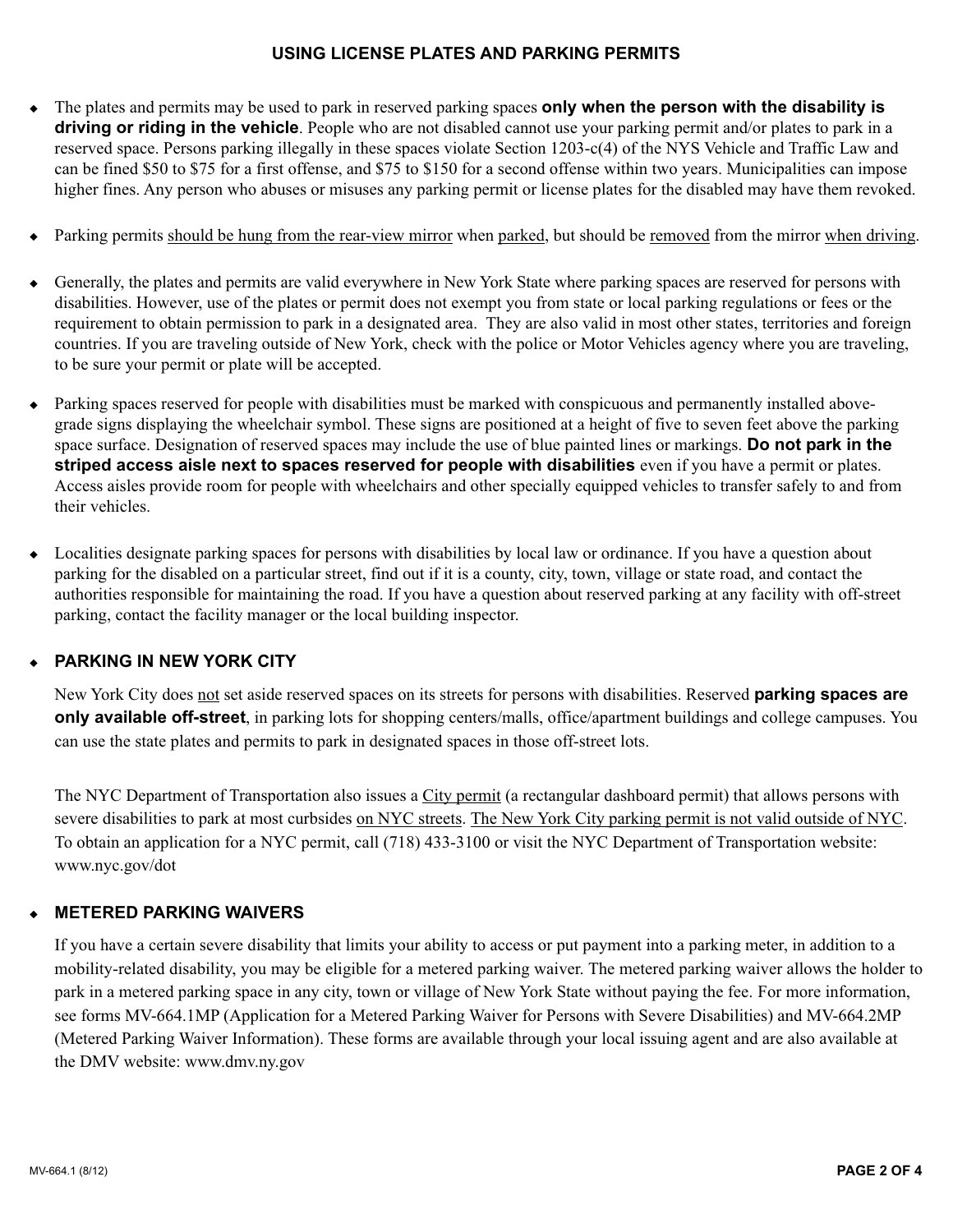## **Please TEAR at the PERF and keep pages 1 & 2** É **for your information.**



#### **APPLICATION FOR A PARKING PERMIT OR LICENSE PLATES, FOR PERSONS WITH SEVERE DISABILITIES**

Please read pages 1 and 2 of this packet before completing this application. If applying for a Parking Permit, take the completed application to the issuing agent (local municipality) in the city, town or village where you live. **Do not send your application to the Department of Motor Vehicles. DMV does not issue parking permits.**

| Part 1 INFORMATION ABOUT PERSON WITH DISABILITY - (Please print and sign by the arrow.)                                                                                                                                                                                                                                                                                                                                                                                                                                                                                                                                                                                                                                                                                                                                                                                             |  |                                                |      |      |                          |            |
|-------------------------------------------------------------------------------------------------------------------------------------------------------------------------------------------------------------------------------------------------------------------------------------------------------------------------------------------------------------------------------------------------------------------------------------------------------------------------------------------------------------------------------------------------------------------------------------------------------------------------------------------------------------------------------------------------------------------------------------------------------------------------------------------------------------------------------------------------------------------------------------|--|------------------------------------------------|------|------|--------------------------|------------|
| Last Name                                                                                                                                                                                                                                                                                                                                                                                                                                                                                                                                                                                                                                                                                                                                                                                                                                                                           |  | First                                          |      | M.I. | Telephone No.            |            |
|                                                                                                                                                                                                                                                                                                                                                                                                                                                                                                                                                                                                                                                                                                                                                                                                                                                                                     |  |                                                | City |      | <b>State</b>             |            |
| Address: No. and Street                                                                                                                                                                                                                                                                                                                                                                                                                                                                                                                                                                                                                                                                                                                                                                                                                                                             |  | Apt. No.                                       |      |      | Zip Code                 |            |
| Date of Birth<br>$\Box$ Male $\Box$ Female<br>I am applying for $\Box$ License Plates (Apply to DMV.) $\Box$ Parking Permit (Apply to local issuing agent.)                                                                                                                                                                                                                                                                                                                                                                                                                                                                                                                                                                                                                                                                                                                         |  |                                                |      |      |                          |            |
| $\Box$ No<br>Do you have license plates for persons with disabilities? $\Box$ Yes - My license plate number is:                                                                                                                                                                                                                                                                                                                                                                                                                                                                                                                                                                                                                                                                                                                                                                     |  |                                                |      |      |                          |            |
| <b>Read Note on Page 4 Before Signing</b>                                                                                                                                                                                                                                                                                                                                                                                                                                                                                                                                                                                                                                                                                                                                                                                                                                           |  |                                                |      |      |                          |            |
| →                                                                                                                                                                                                                                                                                                                                                                                                                                                                                                                                                                                                                                                                                                                                                                                                                                                                                   |  |                                                |      |      |                          |            |
| (Signature of Person with Disability or Signature of Parent or Guardian) $-$ If signed by a parent or guardian,<br>please state your relationship to the person with the disability after your signature.                                                                                                                                                                                                                                                                                                                                                                                                                                                                                                                                                                                                                                                                           |  |                                                |      |      |                          | (Date)     |
| <b>Part 2 MEDICAL CERTIFICATION</b>                                                                                                                                                                                                                                                                                                                                                                                                                                                                                                                                                                                                                                                                                                                                                                                                                                                 |  |                                                |      |      |                          |            |
| <b>NOTE: PERMANENT DISABILITIES</b> may be certified by a Medical Doctor (MD), Doctor of Osteopathy (DO), Physician Assistant (PA),<br>Nurse Practitioner (NP), a Doctor of Podiatric Medicine (DPM, for disabilities related to the foot) or Optometrist (OD, for blindness).<br><b>TEMPORARY DISABILITIES</b> , however, may be certified only by a Medical Doctor or Doctor of Osteopathy.                                                                                                                                                                                                                                                                                                                                                                                                                                                                                       |  |                                                |      |      |                          |            |
| Check the box(es) that describe the disability, and fill in the diagnosis:                                                                                                                                                                                                                                                                                                                                                                                                                                                                                                                                                                                                                                                                                                                                                                                                          |  |                                                |      |      |                          |            |
| $\Box$ <b>TEMPORARY DISABILITY:</b> A person with a temporary disability is any person who is <u>temporarily unable to ambulate without the aid of an</u><br>assisting device. Examples of an assisting device include, but are not limited to, a brace, cane, crutch, prosthetic device, another person,<br>wheelchair or walker. <b>IMPORTANT:</b> Temporary permits are issued for six months or less regardless of expected recovery date.                                                                                                                                                                                                                                                                                                                                                                                                                                      |  |                                                |      |      |                          |            |
| Diagnosis:<br><b>Expected Recovery Date:</b>                                                                                                                                                                                                                                                                                                                                                                                                                                                                                                                                                                                                                                                                                                                                                                                                                                        |  |                                                |      |      |                          |            |
| What assistive device is needed?                                                                                                                                                                                                                                                                                                                                                                                                                                                                                                                                                                                                                                                                                                                                                                                                                                                    |  |                                                |      |      |                          |            |
| <b>PERMANENT DISABILITY:</b> A "severely disabled" person is any person with one or more of the PERMANENT impairments,<br>disabilities or conditions listed below, which limit mobility.<br>Diagnosis:<br>Please check the conditions that apply:<br>□ Uses portable oxygen □ Legally blind □ Limited or no use of one or both legs □ Unable to walk 200 ft. without stopping<br>$\Box$ Neuromuscular dysfunction that severely limits mobility $\Box$ Class III or IV cardiac condition. (American Heart Assoc. standards)<br>Severely limited in ability to walk due to an arthritic, neurological or orthopedic condition<br>$\Box$ Restricted by lung disease to such an extent that forced (respiratory) expiratory volume for one second, when measured by<br>spirometry, is less than one liter, or the arterial oxygen tension is less than sixty mm/hg of room air at rest |  |                                                |      |      |                          |            |
| $\Box$ Has a physical or mental impairment or condition not listed above which constitutes an equal degree of disability, and which imposes<br>unusual hardship in the use of public transportation and prevents the person from getting around without great difficulty.<br><b>EXPLAIN BELOW HOW THIS DISABILITY LIMITS FUNCTIONAL MOBILITY.</b>                                                                                                                                                                                                                                                                                                                                                                                                                                                                                                                                   |  |                                                |      |      |                          |            |
| MD/DO/DPM/NP/PA/OD Name                                                                                                                                                                                                                                                                                                                                                                                                                                                                                                                                                                                                                                                                                                                                                                                                                                                             |  |                                                |      |      | Professional License No. |            |
| MD/DO/DPM/NP/PA/OD Address                                                                                                                                                                                                                                                                                                                                                                                                                                                                                                                                                                                                                                                                                                                                                                                                                                                          |  |                                                |      |      | Telephone No.            |            |
| Read Note on Page 4 Before Signing                                                                                                                                                                                                                                                                                                                                                                                                                                                                                                                                                                                                                                                                                                                                                                                                                                                  |  |                                                |      |      |                          |            |
| →                                                                                                                                                                                                                                                                                                                                                                                                                                                                                                                                                                                                                                                                                                                                                                                                                                                                                   |  |                                                |      |      |                          |            |
| (MD/DO/DPM/NP/PA/OD Signature)<br>(Date)                                                                                                                                                                                                                                                                                                                                                                                                                                                                                                                                                                                                                                                                                                                                                                                                                                            |  |                                                |      |      |                          |            |
| <b>Part 3 FILE INFORMATION</b> (For Issuing Agent Use Only)                                                                                                                                                                                                                                                                                                                                                                                                                                                                                                                                                                                                                                                                                                                                                                                                                         |  |                                                |      |      |                          |            |
|                                                                                                                                                                                                                                                                                                                                                                                                                                                                                                                                                                                                                                                                                                                                                                                                                                                                                     |  |                                                |      |      | Date Expires:            |            |
| $\Box$ First $\Box$ Second                                                                                                                                                                                                                                                                                                                                                                                                                                                                                                                                                                                                                                                                                                                                                                                                                                                          |  | 9-digit number from NYS Driver License/ID Card |      |      |                          |            |
|                                                                                                                                                                                                                                                                                                                                                                                                                                                                                                                                                                                                                                                                                                                                                                                                                                                                                     |  | $\Box$ Denied $\Box$ Revoked Reason:           |      |      |                          |            |
|                                                                                                                                                                                                                                                                                                                                                                                                                                                                                                                                                                                                                                                                                                                                                                                                                                                                                     |  |                                                |      |      |                          | (Date)     |
|                                                                                                                                                                                                                                                                                                                                                                                                                                                                                                                                                                                                                                                                                                                                                                                                                                                                                     |  | (Issuing Agent)                                |      |      |                          | (Locality) |